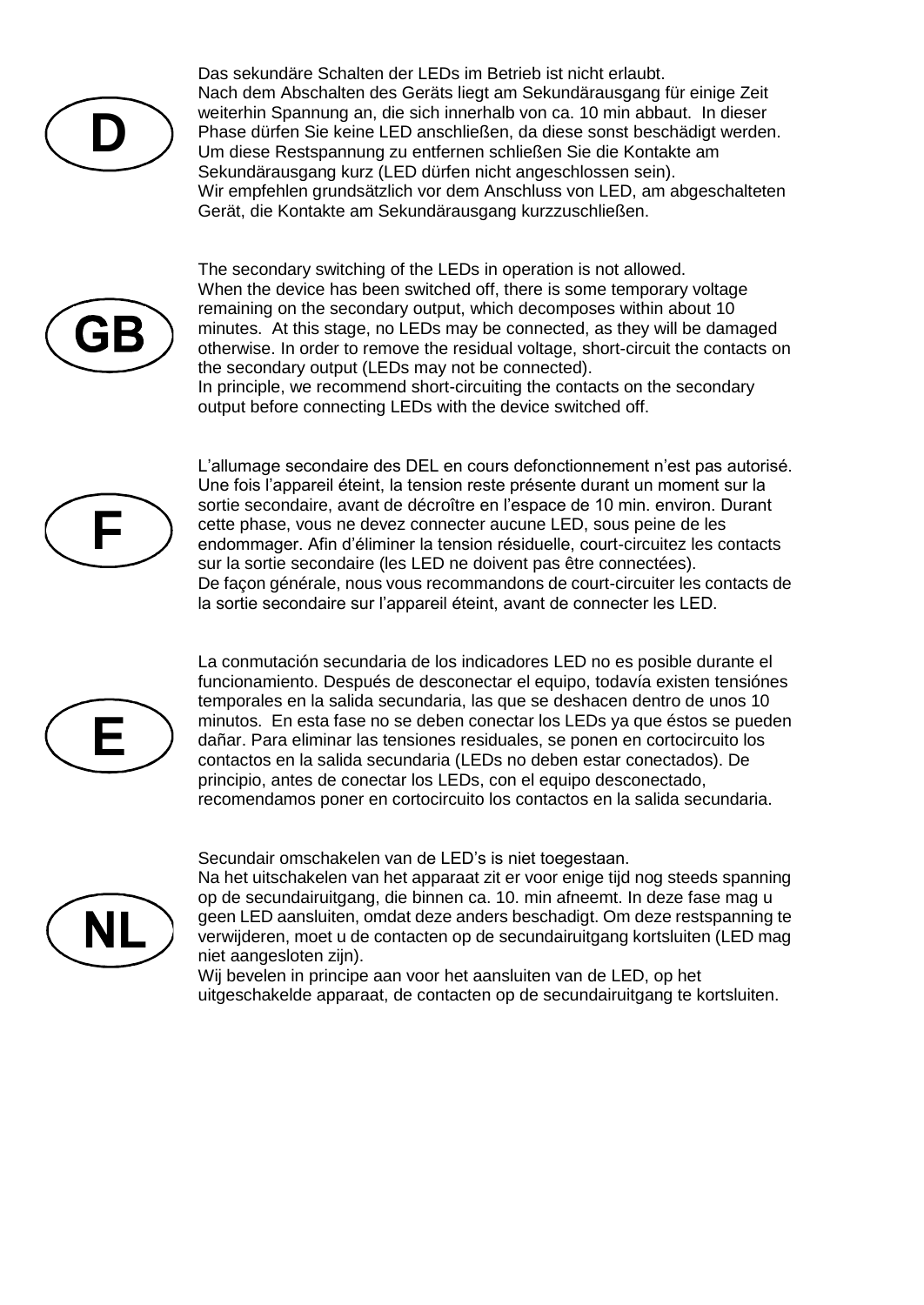# **Beschreibung und Einbauanweisung**

# **Dimmbarer LED Driver mit 1-10 V Steuereingang und konstantem Ausgangsstrom zum Betreiben von LEDs (Elektronisches Schaltnetzteil)**

# **Typen: 977433, 464174, 464176**

# **1. Technische Daten:**

| Art.-Nr.                                   |                     | 977433<br>LTC40W500-1CZ UNI | 464174<br>LTC40W700-1CZ UNI                              | 464176<br>LTC40W1000-1CZ UNI      |                |  |
|--------------------------------------------|---------------------|-----------------------------|----------------------------------------------------------|-----------------------------------|----------------|--|
| Nennspannung                               |                     |                             | 100-240 V~ 50-60 Hz                                      |                                   |                |  |
| Nennstrom @ 230 V                          |                     |                             | 166 mA                                                   | 215 mA                            | 215 mA         |  |
| Netzleistungsfaktor @ 230 V                |                     |                             | 0,9C                                                     |                                   |                |  |
| Teillastbereich                            |                     |                             | 14-29 W                                                  | 20-40 W                           | 20-40 W        |  |
| Konstanter Ausgangsstrom                   |                     |                             | 500 mA                                                   | 700 mA                            | 1000 mA        |  |
| Sekundäre Spannung                         |                     |                             | 29-58 Vdc SELV                                           | 29-58 Vdc SELV                    | 20-40 Vdc SELV |  |
| Leerlaufspannung                           |                     |                             | 62 V                                                     | 62 V                              | 46 V           |  |
| Leerlaufsicherheit                         |                     |                             | gewährleistet                                            |                                   |                |  |
| Schutzklasse                               |                     |                             |                                                          |                                   |                |  |
| Steuereingang                              |                     |                             | $1 - 10V$                                                |                                   |                |  |
| Kurzschluss- und Überlastschutz            |                     |                             | elektronische Abschaltung mit automatischem Wiederanlauf |                                   |                |  |
| Umgebungstemperatur ta                     |                     |                             |                                                          | $-20^{\circ}$ C $- +50^{\circ}$ C |                |  |
| Gehäusetemperatur tc-Punkt                 |                     |                             | max. $70^{\circ}$ C                                      |                                   |                |  |
| Normen                                     |                     |                             | EN 61347, EN 62384                                       |                                   |                |  |
| EMV Konformität                            |                     |                             | EN 61547, EN 55015, EN 61000-3-2, EN 61000-3-3           |                                   |                |  |
| Leitungs-<br>konfektionierung<br>(Klemmen) | Leitungsquerschnitt | PRI                         | $0.75 - 1.5$ mm <sup>2</sup>                             |                                   |                |  |
|                                            |                     | <b>SEC</b>                  | AWG 18-16                                                |                                   |                |  |
|                                            | Abisolierlänge      | PRI                         | 9 <sub>mm</sub>                                          |                                   |                |  |
|                                            |                     | <b>SEC</b>                  |                                                          |                                   |                |  |
|                                            | Leitungslänge       | <b>SEC</b>                  | max. 2 m                                                 |                                   |                |  |

### **2. Einbauhinweise**

**Die Installation darf nur durch eine Elektrofachkraft in Übereinstimmung mit internationalen und nationalen Normen ausgeführt werden.**

**Der Schutz gegen elektrischen Schlag ist bei Arbeiten an elektrischen Anlagen durch Freischalten der Anlage sicherzustellen.**

**Primär- und Sekundärleitungen kreuzungsfrei verlegen (Funkschutz). Die maximale Länge der Ausgangsleitung von 2 m darf nicht überschritten werden.**

**Vor der Einschaltung der Netzspannung ist dafür zu sorgen, dass alle LEDs komplett verdrahtet und angeschlossen sind!**

Die LED Driver sind nur zur Verwendung mit LEDs bestimmt, die einen Konstantstrom benötigen.

Beim Anschließen der LEDs ist darauf zu achten, dass + und – auf die richtigen Klemmen beim LED Driver aufgelegt werden.

Bei außerhalb von Leuchten montiertem LED Driver ist auf eine korrekte Befestigung der Primär- und Sekundärleitungen in den Zugentlastungen zu achten, und er ist über seine Anschraublöcher auf dem jeweiligen Untergrund fest zu verschrauben.

Die tc-Temperatur darf in keiner Einbauweise überschritten werden. Die Geräte enthalten keine servicefähigen Bauteile und dürfen daher nicht geöffnet werden.

#### **3. Wichtige Hinweise**

Die LED Driver sind surgespannungsfest entsprechend der von der einschlägigen Norm vorgeschriebenen Werte. Zum Schutz vor höheren Überspannungen, die z.B. beim Schalten von Leuchtstofflampen und Entladungslampen mit induktivem Vorschaltgerät, Motoren (Ventilatoren, usw.) und anderen induktiven Lasten auftreten, sind die Lastkreise für diese Gerätegruppen deutlich voneinander zu trennen.

#### **4. Sicherheitsfunktionen**

Der LED-Driver schaltet bei Kurzschluss oder Überlast automatisch ab. Er besitzt keine Sicherung herkömmlicher Art. Der Laststromkreis wird folglich nicht aufgetrennt! Nach Beheben des Fehlers schaltet der LED Driver automatisch wieder ein.

# **5. Übertemperatur**

Bei Übertemperatur durch externe Wärmequellen oder unzulässige Abdeckungen erfolgt eine Funktionsunterbrechung. Eine Netzfreischaltung erfolgt nicht. Nach Abkühlung schaltet der LED Driver automatisch wieder ein.

## **6. Wärmeableitung bzw. Wärmeübergang**

Ein Betrieb in überhöhter Umgebungstemperatur oder durch Fremderwärmung verkürzt die Lebensdauer. Beim Einbau (vor allem in Leuchten) ist durch geeignete Maßnahmen für eine Wärmeabfuhr (Wärmeübergang) zu sorgen. Die Umgebungstemperatur und/oder tc-Punkt Temperatur darf zu keinem Zeitpunkt überschritten werden. Für Schäden, die aus entsprechend unsachgemäßem Gebrauch entstehen, wird keine Haftung übernommen.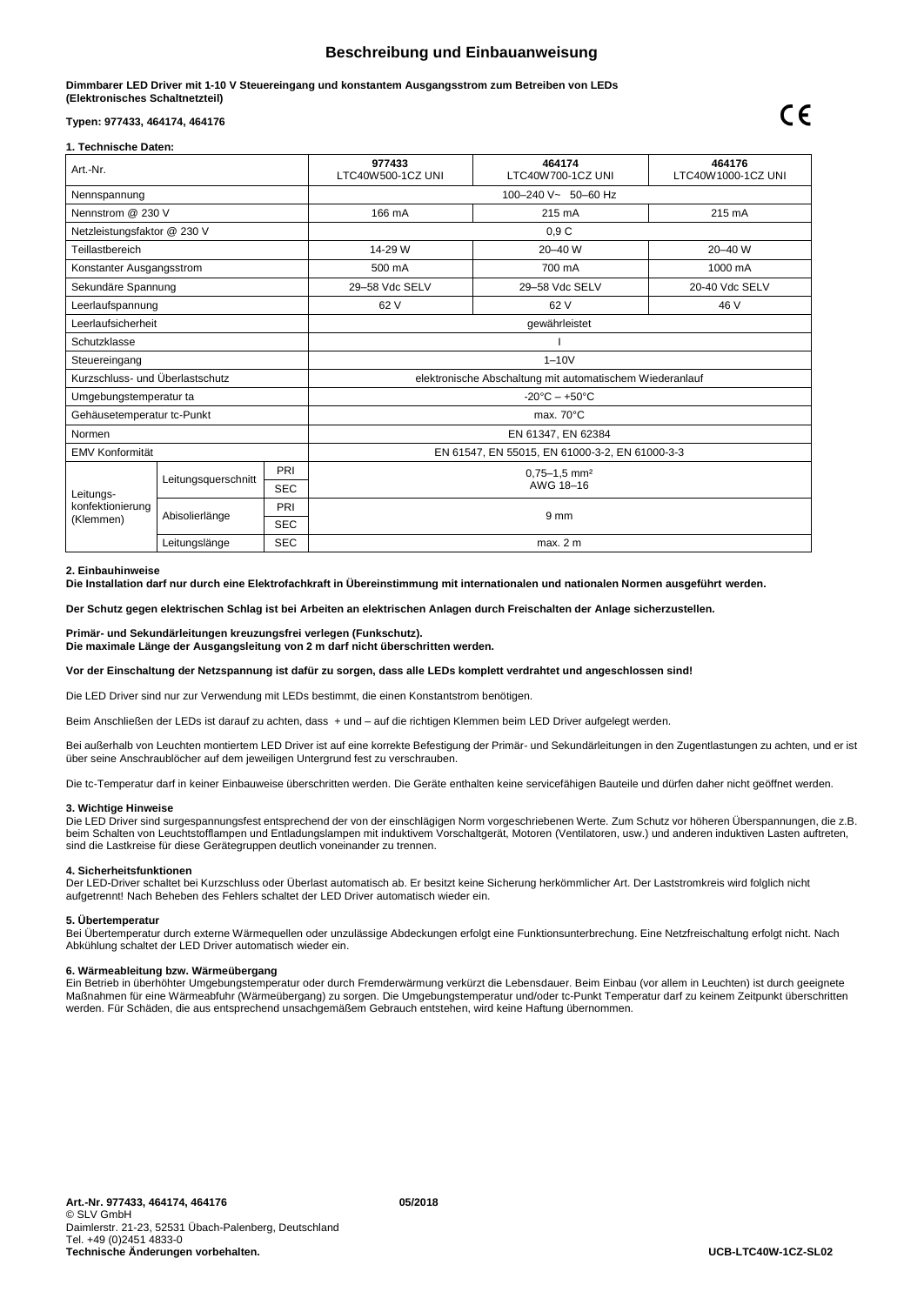# **Description and Mounting Instructions**

**Dimmable LED Driver with 1-10 V control input and constant output current for the operation of LED (Electronic switching power supply)**

# **Types: 977433, 464174, 464176**

## **1. Technical Data:**

| Art.-No.                              |                           |            | 977433<br>LTC40W500-1CZ UNI                     | 464174<br>LTC40W700-1CZ UNI | 464176<br>LTC40W1000-1CZ UNI |  |
|---------------------------------------|---------------------------|------------|-------------------------------------------------|-----------------------------|------------------------------|--|
| Rated voltage                         |                           |            | 100-240 V~ 50-60 Hz                             |                             |                              |  |
| Rated current @ 230 V                 |                           |            | 166 mA                                          | 215 mA                      | 215 mA                       |  |
| Power Factor @ 230 V                  |                           |            | 0.9C                                            |                             |                              |  |
| Shared load operation                 |                           |            | 14-29 W                                         | 20-40 W                     | 20-40 W                      |  |
| Constant output current               |                           |            | 500 mA                                          | 700 mA                      | 1000 mA                      |  |
| Secondary voltage                     |                           |            | 29-58 Vdc SELV                                  | 29-58 Vdc SELV              | 20-40 Vdc SELV               |  |
| Open circuit voltage                  |                           |            | 62 V                                            | 62 V                        | 46 V                         |  |
| Open circuit safety                   |                           |            | guaranteed                                      |                             |                              |  |
| Protection class                      |                           |            |                                                 |                             |                              |  |
| Control input                         |                           |            | $1-10V$                                         |                             |                              |  |
| Short circuit and overload protection |                           |            | electronic disconnection with automatic restart |                             |                              |  |
| Ambient temperature ta                |                           |            | $-20^{\circ}$ C - $+50^{\circ}$ C               |                             |                              |  |
| Case temperature tc-point             |                           |            | max. $70^{\circ}$ C                             |                             |                              |  |
| <b>Standards</b>                      |                           |            | EN 61347, EN 62384                              |                             |                              |  |
| <b>EMC</b> conformity                 |                           |            | EN 61547, EN 55015, EN 61000-3-2, EN 61000-3-3  |                             |                              |  |
| Cable<br>(Terminals)                  | Diameter of wires         | PRI        | $0.75 - 1.5$ mm <sup>2</sup><br>AWG 18-16       |                             |                              |  |
|                                       |                           | <b>SEC</b> |                                                 |                             |                              |  |
|                                       | Bared wire end            | PRI        | 9 <sub>mm</sub>                                 |                             |                              |  |
|                                       |                           | <b>SEC</b> |                                                 |                             |                              |  |
|                                       | <b>SEC</b><br>Wire length |            | max. 2 m                                        |                             |                              |  |

#### **2. Installation Instructions**

**The installation may only be carried out by an electrical specialist in accordance with international and national standards.**

**When working on electrical systems, protection against electric shock is to be ensured by disconnecting the system.**

**Install primary and secondary mains intersection-free (RFI protection). The maximum output wire length of 2 m must not be exceeded.**

## **Before switching on the supply voltage all LED must be completely wired and connected!**

The LED Driver is strictly suited for the use with LED that requires a constant current.

When connecting the LED, careful attention should be paid to connecting + and - to the right terminals on the LED Driver.

LED Drivers mounted outside of luminaires are to be screwed tightly to the respective surface by their screw holes and careful attention is to be paid to the connecting cables and the lamp cables being fastened securely in the strain relief.

The tc temperature may not be exceeded for any kind of mounting. The devices do not contain any serviceable components and may not be opened.

#### **3. Important Information**

Our LED Drivers are surge-voltage-stable with values above those prescribed by the respective standards. As a protection against high voltage surges, as they occur e.g. when switching fluorescent lamps and discharge lamps with an inductive ballast, motors (fans, etc.) and other inductive charges, the load circuits for<br>devices of this kind are to be clearly separated from each o

#### **4. Safety Functions**

In case of a short circuit or overload the LED Driver will automatically cut off. It does not have a fuse of the conventional kind. Thus the load circuit is not separated! As soon as the defect has been repaired, the LED Driver will automatically cut back in.

#### **5. Excess Temperature**

In case of excess temperature through external heat sources or impermissible covers the function will be interrupted. The mains will not be disconnected. As soon as<br>the LED Driver has cooled off, it will automatically cut

#### **6. Heat Dissipation and Heat Transfer**

Operation in excess ambient temperature or through external heating will reduce the service life. During the installation process (particularly into luminaires), heat dissipation (heat transfer) is to be provided through suitable measures. The ambient temperature and/or tc temperature may not be exceeded at any time. We are not liable for damage resulting from improper use.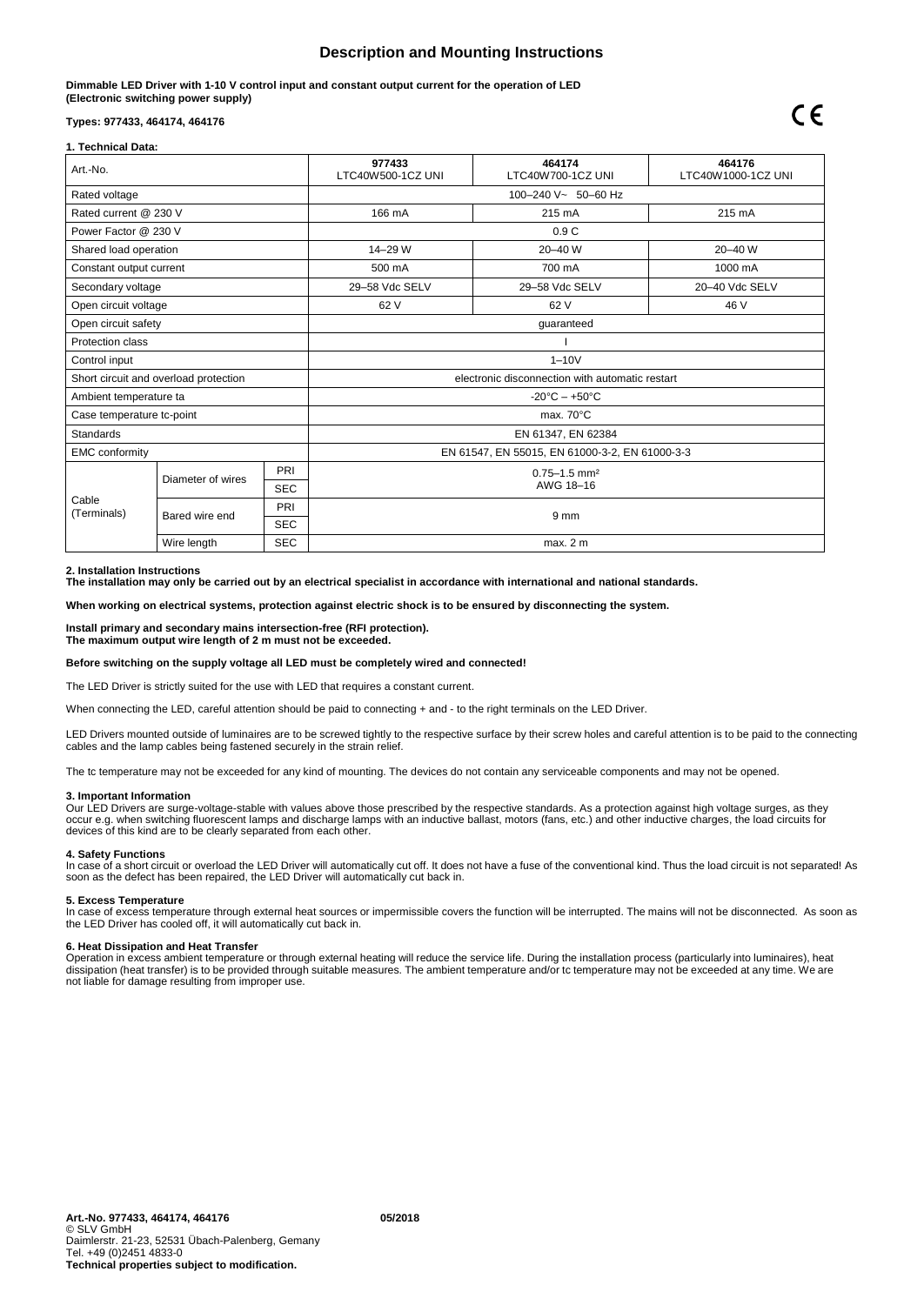# **Description et instructions de montage**

**Pilote de diodes gradable à entrée de commande 1-10 V et courant de sortie constante pour l'utilisation de diodes (Bloc d'alimentation électronique)**

# **Type: 977433, 464174,464176**

## **1. Caractéristiques techniques:**

| No. de commande                                            |                                 | 977433<br>LTC40W500-1CZ UNI                              | 464174<br>LTC40W700-1CZ UNI                    | 464176<br>LTC40W1000-1CZ UNI |                |
|------------------------------------------------------------|---------------------------------|----------------------------------------------------------|------------------------------------------------|------------------------------|----------------|
| Tension nominale                                           |                                 |                                                          | 100-240 V~ 50-60 Hz                            |                              |                |
| Courant nominal @ 230 V                                    |                                 |                                                          | 166 mA                                         | 215 mA                       | 215 mA         |
| Facteur de puissance @ 230 V                               |                                 |                                                          |                                                | 0.9C                         |                |
| Plage de charge partielle                                  |                                 |                                                          | 14-29 W                                        | 20-40 W                      | 20-40 W        |
| Courant de sortie constant                                 |                                 |                                                          | 500 mA                                         | 700 mA                       | 1000 mA        |
| Tension secondaire                                         |                                 |                                                          | 29-58 Vdc SELV                                 | 29-58 Vdc SELV               | 20-40 Vdc SELV |
| Tension en circuit ouvert                                  |                                 |                                                          | 62 V                                           | 62 V                         | 46 V           |
| Sécurité à vide                                            |                                 |                                                          |                                                | garantie                     |                |
| Classe de protection                                       |                                 |                                                          |                                                |                              |                |
| Entrée de commande                                         |                                 |                                                          | $1 - 10V$                                      |                              |                |
| Protection contre les courts-circuits et les<br>surcharges |                                 | mise hors circuit électronique à redémarrage automatique |                                                |                              |                |
| Température ambiante ta                                    |                                 | $-20^{\circ}$ C $- +50^{\circ}$ C                        |                                                |                              |                |
| Température du boîtier (point tc)                          |                                 |                                                          | max. 70°C                                      |                              |                |
| <b>Norms</b>                                               |                                 |                                                          | EN 61347, EN 62384                             |                              |                |
| Compatibilité électromagnétique                            |                                 |                                                          | EN 61547, EN 55015, EN 61000-3-2, EN 61000-3-3 |                              |                |
| Câble<br>(Bornes)                                          | Diamètre de<br>conducteur       | PRI                                                      | $0.75 - 1.5$ mm <sup>2</sup><br>AWG 18-16      |                              |                |
|                                                            |                                 | <b>SEC</b>                                               |                                                |                              |                |
|                                                            | Longeur<br>d'alimentation       | PRI                                                      | 9 <sub>mm</sub>                                |                              |                |
|                                                            |                                 | <b>SEC</b>                                               |                                                |                              |                |
|                                                            | <b>SEC</b><br>Lonqueur de câble |                                                          | max. 2 m                                       |                              |                |

### **2. Conseil pour l'encastrement**

**L'installation ne doit être effectuée que par un expert en électrotechnique et en conformité avec les normes nationales et internationales.**

**Lors de travaux aux installations électriques, la protection contre les décharges électriques doit être assurée en mettant l'installation hors tension.** 

### **Monter les circuits primaires et secondaires en évitant qu'ils ne se croissent (protection contre le parasitage). La sortie maximale d'un câble de 2 m de long ne doit pas être dépassée.**

## **Avant de l'enclenchement de la tension de réseau veiller à ce que les LEDs soient entièrement précablées et branchées!**

Les LED drivers sont uniquement conçus pour être utilisés avec des diodes nécessitant un courant constant.

Lors du branchement des LEDs, veiller à ce que le + et le - soient fixés sur les bornes correspondantes du LED driver.

Lorsque le LED driver est fixé à l'extérieur du luminaire, veiller à ce que les circuits primaire et secondaire soient correctement fixés dans les colliers. Ce LED driver doit être fermement maintenu sur son support par des vis placées dans les trous de vissage.

Indépendamment du type d'installation, la température tc ne doit pas être dépassée. Les appareils ne contiennent pas de pièces nécessitant un entretien et, de ce fait, ne peuvent pas être ouverts.

#### **3. Remarques importantes**

Nos LED drivers résistent à la tension surge au-delà des valeurs prescrites par la norme afférente. Pour assurer la protection contre les surtensions supérieures qui se forment, par ex. lors de l'allumage de lampes fluorescentes et de lampes à décharge à ballast à induction, de moteurs (ventilateurs, etc.) et autres charges inductives, les circuits de charge de ces groupes d'appareils doivent être clairement séparés les uns par rapport aux autres.

# **4. Fonction de sécurité**

Le LED-Driver se déclenche automatiquement en cas de court-circuit ou de surcharge. Il n'est pas équipé d'un fusible classique. De ce fait, le circuit de charge n'est pas défait ! Dès que la panne est réparée, le LED Driver se réenclenche automatiquement.

# **5. Température excessive**

En cas de température excessive par des sources extérieures de chaleur ou des couvertures interdites la fonction sera interrompue. Les forces ne seront pas déconnectées. LED driver se réenclenche automatiquement.

# **6. Déviation de chaleur ou, le cas échéant, transmission de chaleur.**

Toute utilisation en cas de température d'ambiance excessive, ou de réchauffement extérieur, réduit la durée de vie. En cas d'encastrement (notamment dans des luminaires), il faut assurer la dissipation (le transfert) thermique en prenant des mesures adéquates. La température ambiante et/ou la température point tc ne peuvent être dépassées en aucun cas. Nous n'assumons aucune responsabilité pour des dégâts survenus suite à une utilisation non conforme.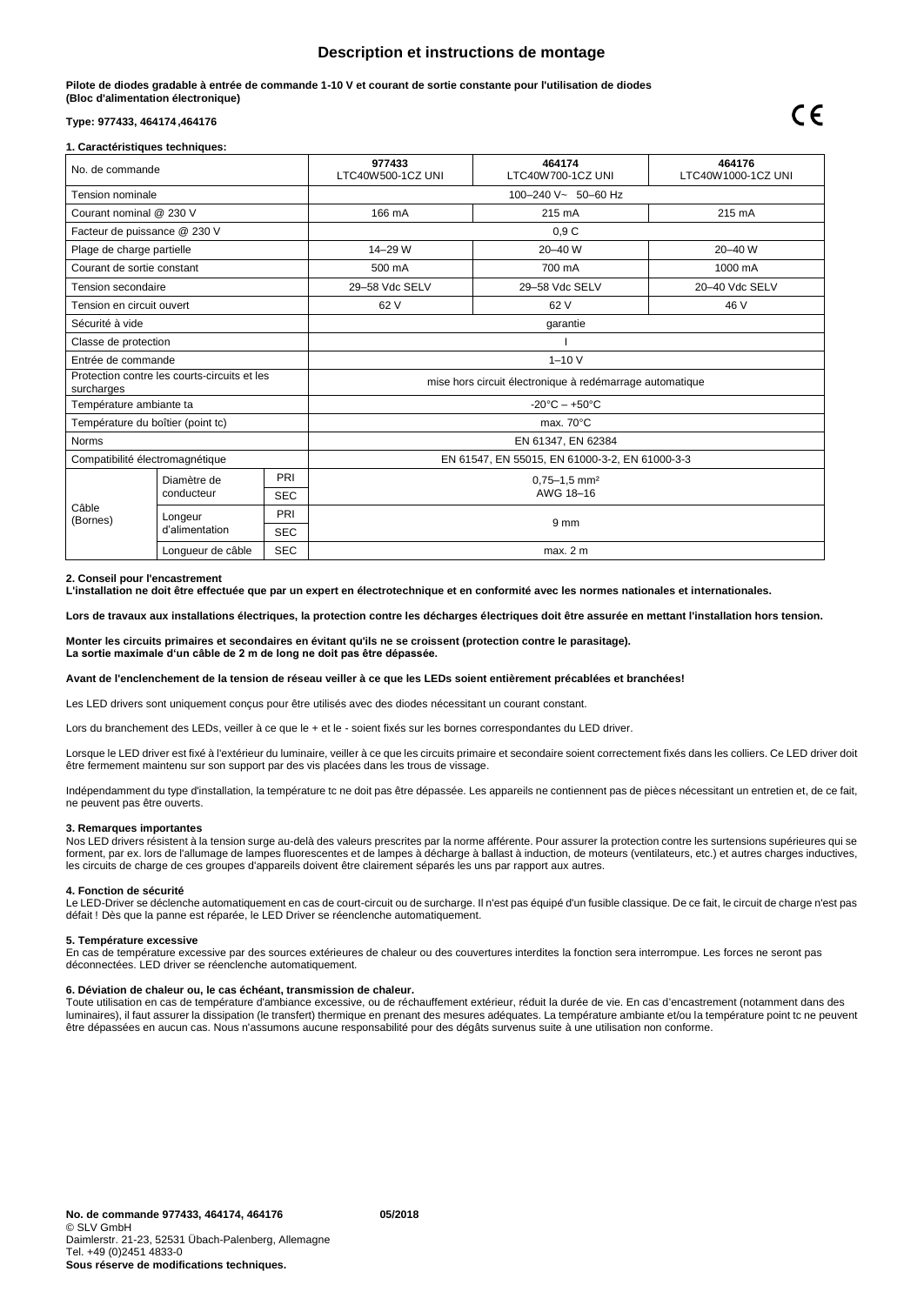# **Especificación y instrucciones de montaje**

**Convertidor de LED con entrada de control 1-10 V y corriente de salida constante para la alimentación de LED (Convertidor electrónico)**

# **Tipos: 977433, 464174, 464176**

## **1. Datos técnicos:**

| No. Ped.                                     |                                 |                                                   | 977433<br>LTC40W500-1CZ UNI                    | 464174<br>LTC40W700-1CZ UNI | 464176<br>LTC40W1000-1CZ UNI |  |
|----------------------------------------------|---------------------------------|---------------------------------------------------|------------------------------------------------|-----------------------------|------------------------------|--|
| Tensión nominal                              |                                 |                                                   | 100-240 V~ 50-60 Hz                            |                             |                              |  |
| Corriente nominal @ 230 V                    |                                 |                                                   | 166 mA                                         | 215 mA                      | 215 mA                       |  |
| Factor de potencia @ 230 V                   |                                 |                                                   | 0.9C                                           |                             |                              |  |
| Funcionamiento con carga compartida          |                                 |                                                   | 14-29 W                                        | 20-40 W                     | 20-40 W                      |  |
| Corriente de salida constante                |                                 |                                                   | 500 mA                                         | 700 mA                      | 1000 mA                      |  |
| Tensión secundario                           |                                 |                                                   | 29-58 Vdc SELV                                 | 29-58 Vdc SELV              | 20-40 Vdc SELV               |  |
| Tensión en circuito abierto                  |                                 |                                                   | 62 V                                           | 62 V                        | 46 V                         |  |
| Seguridad en circuito abierto                |                                 |                                                   | Garantía                                       |                             |                              |  |
| Clase de protección                          |                                 |                                                   |                                                |                             |                              |  |
| Entrada de control                           |                                 |                                                   | $1 - 10V$                                      |                             |                              |  |
| Protección contra cortocircuito y sobrecarga |                                 | desconexión electrónica con rearranque automático |                                                |                             |                              |  |
| Temperatura ambiente ta                      |                                 | $-20^{\circ}$ C $- +50^{\circ}$ C                 |                                                |                             |                              |  |
| Temperatura de la caja punto tc              |                                 |                                                   | max. $70^{\circ}$ C                            |                             |                              |  |
| Normas                                       |                                 |                                                   | EN 61347, EN 62384                             |                             |                              |  |
| Conformidad CEM                              |                                 |                                                   | EN 61547, EN 55015, EN 61000-3-2, EN 61000-3-3 |                             |                              |  |
| Cable<br>(Borna)                             | Diametro de los<br>hilos        | PRI                                               | $0.75 - 1.5$ mm <sup>2</sup><br>AWG 18-16      |                             |                              |  |
|                                              |                                 | <b>SEC</b>                                        |                                                |                             |                              |  |
|                                              | Extremo del hilo<br>pelado      | PRI                                               | 9 <sub>mm</sub>                                |                             |                              |  |
|                                              |                                 | <b>SEC</b>                                        |                                                |                             |                              |  |
|                                              | <b>SEC</b><br>Longitud de cable |                                                   | max. 2 m                                       |                             |                              |  |

#### **2. Instrucciones de montaje importantes**

**La instalación sólo debe realizarse por un electricista conforme a las normas nacionales e internacionales.**

**Para la protección contra eléctrochoques hay que desconectar los equipos eléctricos durante los trabajos en ellos.**

**Tender las líneas primarias y secundarias sin cruzarlas. (Protección contra radiointerferencias). La longitud máxima del hilo de salida no se debe superar 2 m.**

## **¡Antes de conectar la tensión de red hay que fijarse en que todos los LED estén completamente cableados y conectados!**

Los convertidores de LED están indicados solamente para la utilización con LED que necesiten una corriente constante.

Al conectar los LED hay que prestar atención a que el + y el - sean conectados con las bornas debidos del convertidor de LED.

Para los convertidores de LED montados fuera de la luminaria hay que estar pendiente de la fijación correcta de las líneas primarias y secundarias en los puestos de sujeción de tracción. Hay que atornillar el convertidor de LED por sus huecos de fijación en la base respectiva.

La temperatura tc no se debe sobrepasar en para ningún modo de montaje. Los equipos no contienen componentes reacondicionables y por eso no se deben abrir.

#### **3. Instrucciones importantes**

Los convertidores de LED son resistentes contra las sobretensiónes transitorias hasta valores que pasan con mucho aquellos especificados por las normas correspondientes. Para la protección contra sobretensiones que se presentan por ejemplo cuando se conmutan lámparas fluorescentes y lámparas de descarga con balasto inductivo, motores (ventiladores, etc.) y otras cargas inductivas, hay que separar claramente los circuitos de carga para esta serie de equipos uno de otro.

#### **4. Función de seguridad**

El convertidor de LED se desconecta automáticamente en caso de un cortocircuito o de sobrecarga. No tiene ningun cortacircuito convencional. ¡En consecuencia, el circuito de carga no se separa! Al remediar el fallo el convertidor de LED se conecta automáticamente de nuevo.

## **5. Sobretemperatura**

En caso de exceso de temperatura a través de fuentes de calor externas o de cubiertas inadmisible la función sera interrumpida. La red no sera desconectada.. Después del enfriamiento el convertidor de LED se conecta automáticamente de nueveo.

## **6. Disipación y transferencia del calor**

La operación en temperatura ambiente muy elevada o por calentamiento externo reduce la vida. Durante el montaje ( sobre todo en luminarias ) hay que procurar, por medidas apropiadas, una disipación de calor ( transferencia de calor ). No se debe pasar en ningún momento la temperatura ambiente y / o la temperatura punto tc. No se asume ninguna responsabilidad de daños originados por uso inadecuado.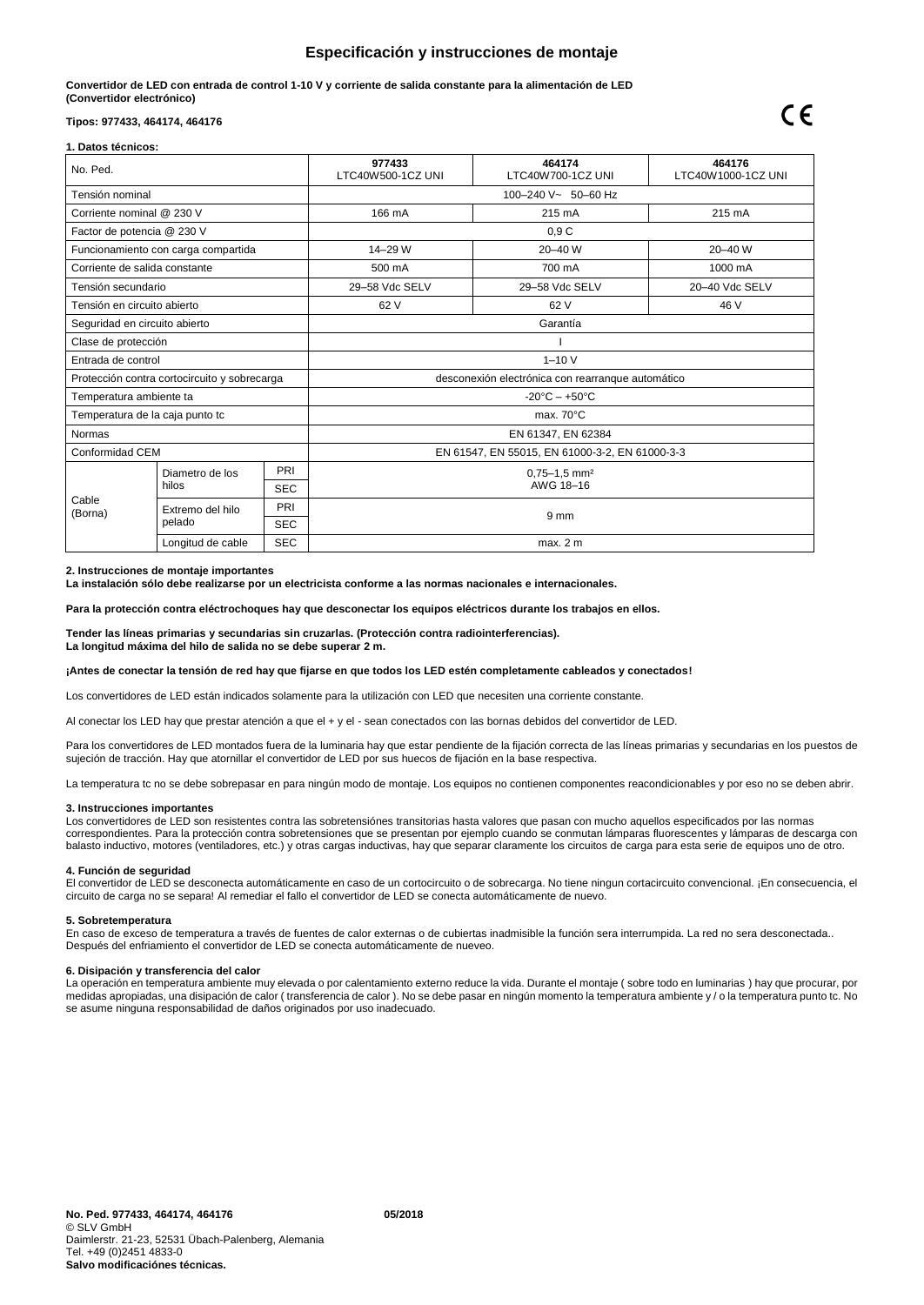# **Beschrijving en montageaanwijzing**

**Dimbare led driver met 1-10 V stuuringang en constante uitgangsstroom voor het bedrijf van led's (Elektronische schakelaar nettransformator)**

# **Type Nr: 977433, 464174, 464176**

# **1. Technische gegevens:**

| Type Nr.                                 |                                   |            | 977433<br>LTC40W500-1CZ UNI                              | 464174<br>LTC40W700-1CZ UNI | 464176<br>LTC40W1000-1CZ UNI |  |
|------------------------------------------|-----------------------------------|------------|----------------------------------------------------------|-----------------------------|------------------------------|--|
| Nominale spanning                        |                                   |            | 100-240 V~ 50-60 Hz                                      |                             |                              |  |
| Nominale stroom @ 230 V                  |                                   |            | 166 mA                                                   | 215 mA                      | 215 mA                       |  |
| Arbeidsfactor@ 230 V                     |                                   |            | 0.9C                                                     |                             |                              |  |
| Deellastbereik                           |                                   |            | $14 - 29$ W                                              | $20 - 40$ W                 | $20 - 40$ W                  |  |
| Constante uitgangsstroom                 |                                   |            | 500 mA                                                   | 700 mA                      | 1000 mA                      |  |
| Secundair spanning                       |                                   |            | 29-58 Vdc SELV                                           | 29-58 Vdc SELV              | 20-40 Vdc SELV               |  |
| Onbelaste secundair spanning             |                                   |            | 62 V                                                     | 62 V                        | 46 V                         |  |
| Beveiligd tegen leegloop                 |                                   |            | Gegarandeerd                                             |                             |                              |  |
| Veiligheidsklasse                        |                                   |            |                                                          |                             |                              |  |
| Stuuringang                              |                                   |            | $1 - 10V$                                                |                             |                              |  |
| Beveiligd tegen kortsluiting en overlast |                                   |            | elektronisch uitschakelen met automatisch herinschakelen |                             |                              |  |
| Omgevingstemperatuur ta                  |                                   |            | $-20^{\circ}$ C $- +50^{\circ}$ C                        |                             |                              |  |
| Kasttemperatuur tc-punt                  |                                   |            | max. $70^{\circ}$ C                                      |                             |                              |  |
| Normen                                   |                                   |            | EN 61347, EN 62384                                       |                             |                              |  |
| <b>EMC</b> conformiteit                  |                                   |            | EN 61547, EN 55015, EN 61000-3-2, EN 61000-3-3           |                             |                              |  |
| Kabel<br>(Klemmen)                       | Draaddiameter                     | PRI        | $0.75 - 1.5$ mm <sup>2</sup>                             |                             |                              |  |
|                                          |                                   | <b>SEC</b> | AWG 18-16                                                |                             |                              |  |
|                                          | Striplengte                       | PRI        | 9 <sub>mm</sub>                                          |                             |                              |  |
|                                          |                                   | <b>SEC</b> |                                                          |                             |                              |  |
|                                          | <b>SEC</b><br>Lengte van de kabel |            | max. 2 m                                                 |                             |                              |  |

#### **2. Belangrijke informatie**

**De installatie mag alleen worden uitgevoerd door een vakkundige elektricien en overeenkomstig met de internationale en nationale normen.**

**De bescherming tegen elektrische schokken is tijdens het werken met elektrische installaties door het afkoppelen van de installatie te waarborgen.** 

**Primaire en secundaire leidingen niet kruisgewijs aansluiten (elektromagnetische storingen). De maximale lengte van de uitgangsdraad van 2 m mag niet worden overschreden.**

**Vóór het inschakelen van de netspanning dienen alle LED's compleet verbonden en aangesloten te zijn!**

De LED drivers zijn uitsluitend bestemd voor het gebruik met LED's die een constante stroom nodig hebben.

Bij het aansluiten van de LED's moet erop worden gelet dat + en - op de juiste klemmen aangesloten worden bij de LED driver.

Als de LED drivers buiten de lamp geïnstalleerd wordt moet erop worden gelet dat de primaire en secundaire leidingen in de trekontlasting correct gemonteerd worden. Bovendien moet de aandrijving door de ervoor bestemde gaten vast op de ondergrond geschroefd worden.

De tc-temperatuur mag in geen inbouwwijze overschreden worden. De apparaten bevatten geen onderdelen die onderhoud vergen en mogen dus niet geopend worden.

# **3. Belangrijke informatie**

Onze LED drivers zijn beschermd tegen overspanning tot over de van de desbetreffende norm voorgeschreven waarden. Als bescherming tegen hogere overspanningen, die bijv. kunnen ontstaan bij het inschakelen van tl-buizen en ontladingslampen met inductieve voorschakelapparaten, motoren (ventilatoren, etc.) en andere inductieve apparaten, moeten de belastingscircuits voor deze groepen van apparaten duidelijk van elkaar gescheiden worden.

### **4. Veiligheidsfunctie**

ingeschakeld.

De LED aandrijving wordt bij een kortsluiting of overlast automatisch uitgeschakeld. De aandrijving beschikt niet over een stop van de gebruikelijke soort. De belastingscircuit wordt dus niet afgescheiden! Na het verhelpen van de fout wordt de LED aandrijving automatisch weer

#### **5. Overtollige temperatuur**

Bij te hoge temperaturen, veroorzaakt door extrene warmtebronnen, of ontoelaatbare afdekking, zal de ingebouwde temperatuurcontrole het vermogen verlagen. Na het afkoelen wordt de LED driver automatisch weer ingeschakeld.

### **6. Warmte consumptie en warmteoverdracht**

Het bedrijf in een te hoge omgevingstemperatuur of externe verwarming verkort de levensduur. Bij het inbouwen (vooral in lichten), moet door passende maatregelen voor warmteafvoer (warmteovergang) gezorgd worden. De omgevingstemperatuur en/of de temperatuur tc-punt mag nooit worden overschreden. Wij zijn niet verantwoordelijk voor schade als gevolg van onjuiste gebruik.